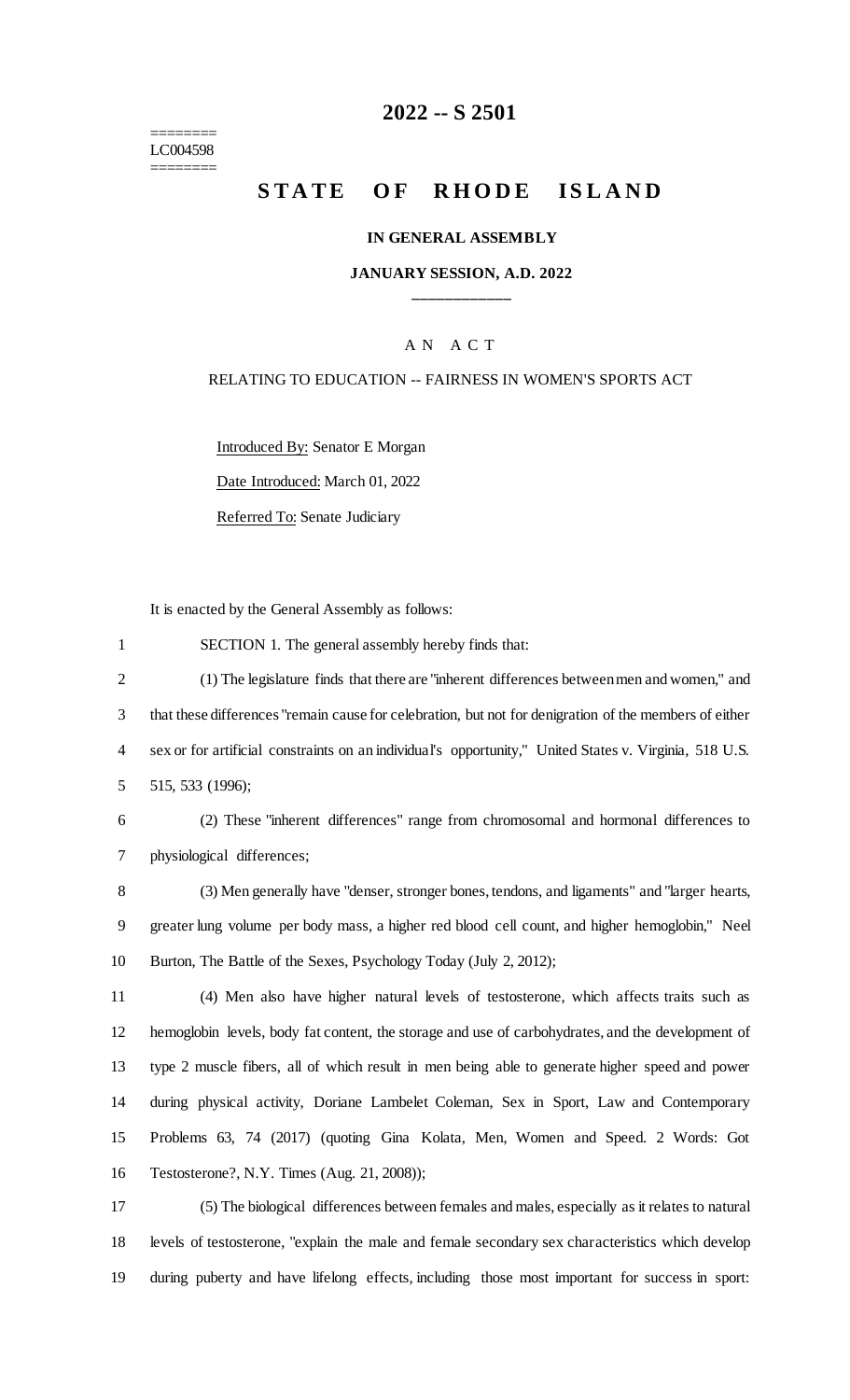categorically different strength, speed, and endurance," Doriane Lambelet Coleman and Wickliffe Shreve, "Comparing Athletic Performances: The Best Elite Women to Boys and Men," Duke Law Center for Sports Law and Policy;

 (6) While classifications based on sex are generally disfavored, the Supreme Court has recognized that "sex classifications may be used to compensate women for particular economic disabilities [they have] suffered, to promote equal employment opportunity, [and] to advance full development of the talent and capacities of our Nation's people," United States v. Virginia, 518 U.S. 515, 533 (1996);

 (7) One place where sex classifications allow for the "full development of the talent and capacities of our Nation's people" is in the context of sports and athletics;

 (8) Courts have recognized that the inherent, physiological differences between males and females result in different athletic capabilities. See e.g. Kleczek v. Rhode Island Interscholastic League, Inc., 612 A.2d 734, 738 (R.I. 1992) ("Because of innate physiological differences, boys and girls are not similarly situated as they enter athletic competition.");Petrie v. Ill. High Sch. Ass'n, 394 N.E.2d 855, 861 (Ill. App. Ct. 1979) (noting that "high school boys [generally possess physiological advantages over] their girl counterparts" and that those advantages give them an unfair lead over girls in some sports like "high school track");

 (9) A recent study of female and male Olympic performances since 1983 found that, although athletes from both sexes improved over the time span, the "gender gap" between female and male performances remained stable. "These suggest that women's performances at the high level will never match those of men." Valerie Thibault et al., Women and men in sport performance: The gender gap has not evolved since 1983, 9 Journal of Sports Science and Medicine 214, 219 (2010);

 (10) As Duke law professor and All-American track athlete Doriane Coleman, tennis champion Martina Navratilova, and Olympic track gold medalist Sanya Richards-Ross recently wrote: "The evidence is unequivocal that starting in puberty, in every sport except sailing, shooting, and riding, there will always be significant numbers of boys and men who would beat the best girls and women in head-to-head competition. Claims to the contrary are simply a denial of science," 29 Doriane Coleman, Martina Navratilova, et al., Pass the Equality Act, But Don't Abandon Title IX, Washington Post (Apr. 29, 2019);

 (11) The benefits that natural testosterone provides to male athletes is not diminished through the use of puberty blockers and cross-sex hormones. A recent study on the impact of such treatments found that even "after twelve (12) months of hormonal therapy," a man who identifies as a woman and is taking cross-sex hormones "had an absolute advantage" over female athletes and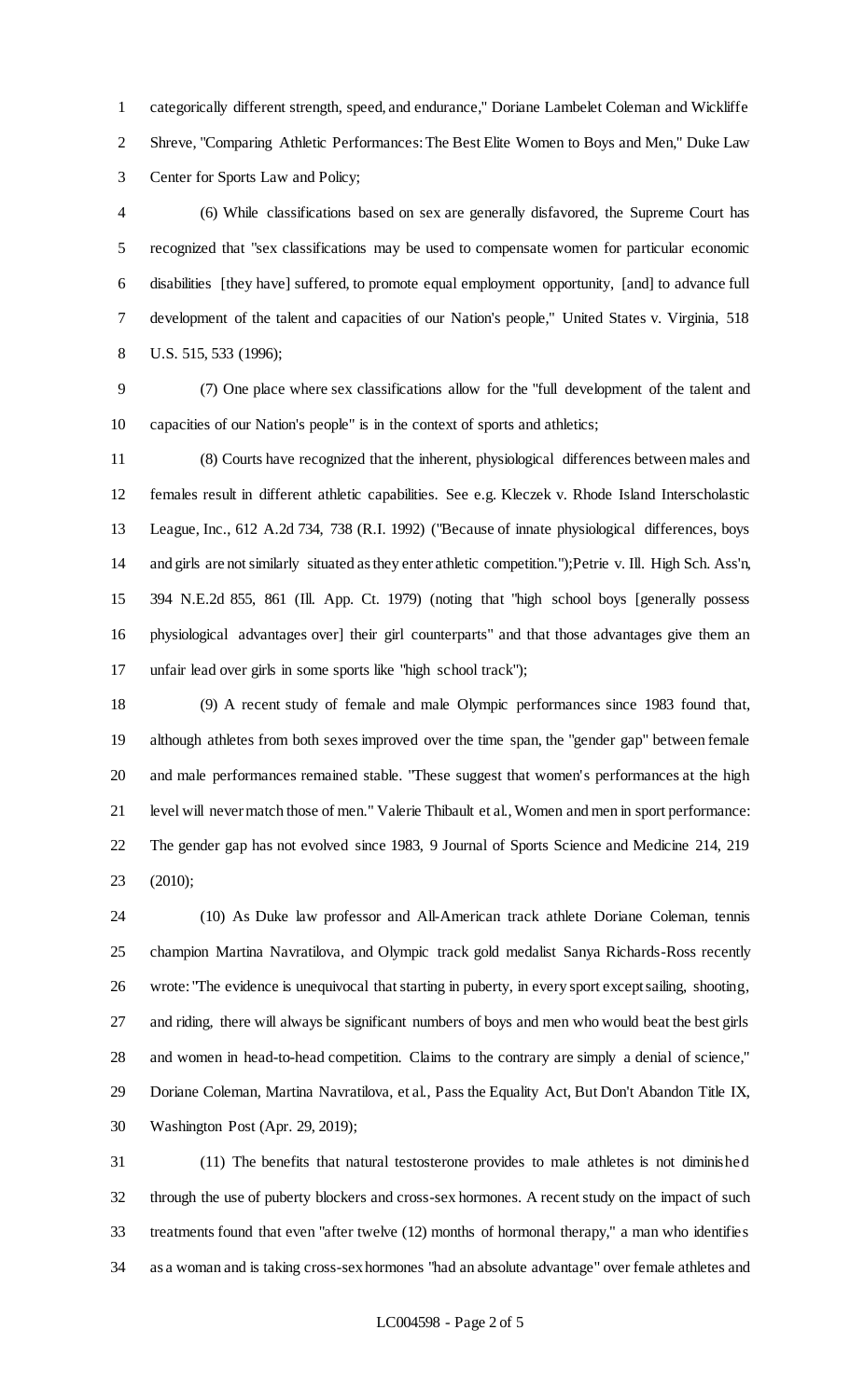"will still likely have performance benefits" over women, Tommy Lundberg et al., "Muscle strength, size and composition following twelve (12) months of gender-affirming treatment in transgender individuals: retained advantage for the transwomen," Karolinksa Institutet (Sept. 26, 2019); and

 (12) Having separate sex-specific teams furthers efforts to promote sex equality. Sex- specific teams accomplish this by providing opportunities for female athletes to demonstrate their skill, strength, and athletic abilities while also providing them with opportunities to obtain recognition and accolades, college scholarships, and the numerous other long-term benefits that flow from success in athletic endeavors.

- SECTION 2. Title 16 of the General Laws entitled "EDUCATION" is hereby amended by adding thereto the following chapter:
- 12 CHAPTER 112

**16-112-1. Short title.** 

- 
- 

# FAIRNESS IN WOMEN'S SPORTS ACT

- This chapter shall be known and may be cited as the "Fairness in Women's Sports Act".
- **12-112-2. Designation of athletic teams.**
- Interscholastic, intercollegiate, intramural, or club athletic teams or sports that are
- sponsored by a public school or any public school district activities association or a public
- 19 institution of higher education or any higher education institution that is a member of the national
- 20 collegiate athletic association (NCAA), national association of intercollegiate athletics (NAIA), or
- national junior college athletic association (NJCAA) shall be expressly designated as one of the
- following based on biological sex:
- 23 (1) Males, men, or boys;
- 24 (2) Females, women, or girls; or
- 25 (3) Coed or mixed.
- 26 (i) Athletic teams or sports designated for females, women, or girls shall not be open to
- students of the male sex.
- (ii) If disputed, a student may establish sex by presenting a signed physician's statement
- that shall indicate the student's sex based solely on:
- (A) The student's internal and external reproductive anatomy;
- (B) The student's normal endogenously produced levels of testosterone; and
- (C) An analysis of the student's genetic makeup.
- **16-112-3. Protection for educational institutions.**
- A government entity, any licensing or accrediting organization, or any athletic association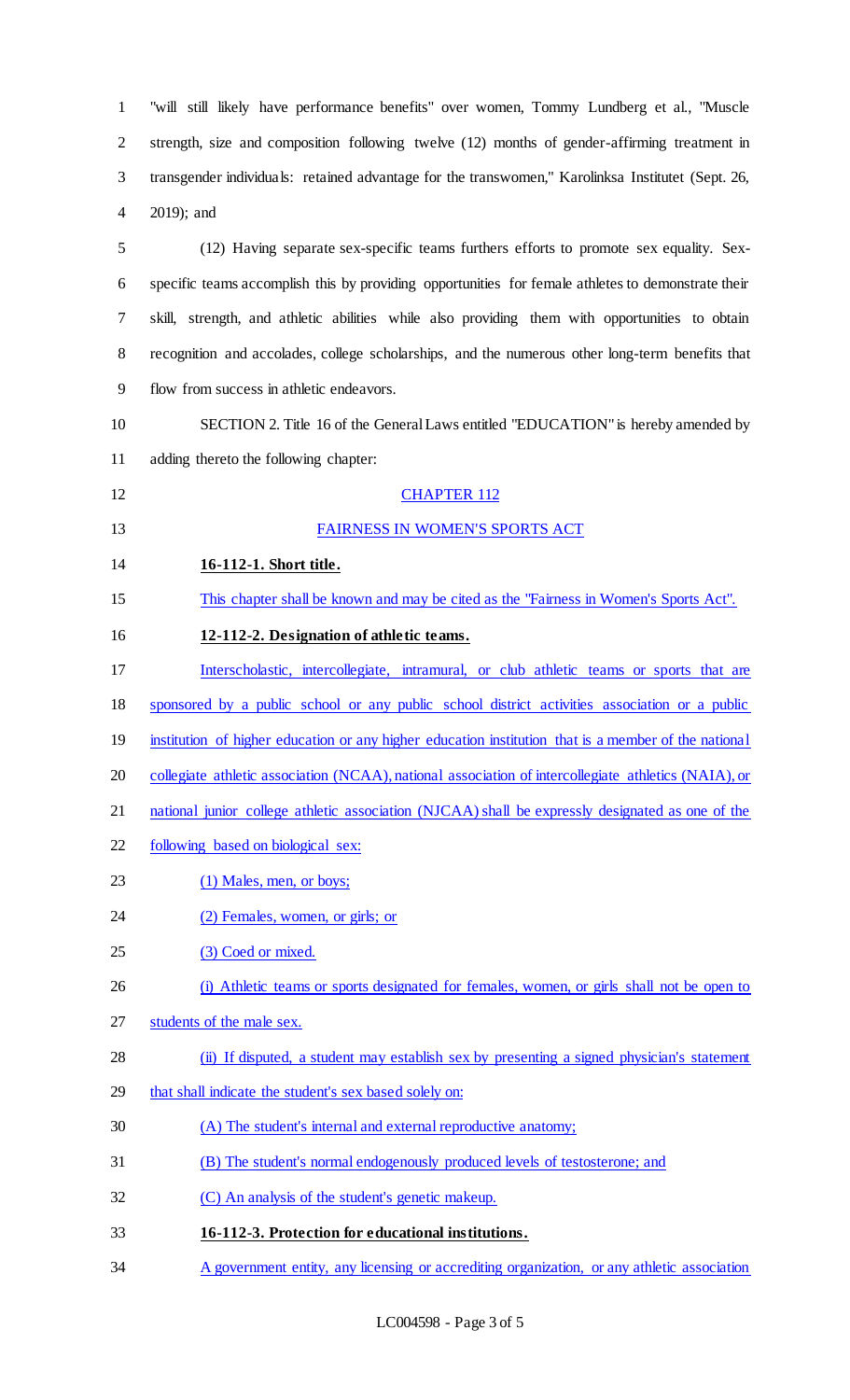- or organization shall not entertain a complaint, open an investigation, or take any other adverse action against a school or an institution of higher education for maintaining separate interscholastic, 3 intercollegiate, intramural, or club athletic teams or sports for students of the female sex. **16-112-4. Cause of action.** (a) Any student who is deprived of an athletic opportunity or suffers any direct or indirect harm as a result of a violation of this chapter shall have a private cause of action for injunctive relief, damages, and any other relief available under law against the school or institution of higher education. (b) Any student who is subject to retaliation or other adverse action by a school, institution of higher education, or athletic association or organization as a result of reporting a violation of this chapter to an employee or representative of the school, institution, or athletic association or organization, or to any state or federal agency with oversight of schools or institutions of higher education in the state, shall have a private cause of action for injunctive relief, damages, and any other relief available under law against the school, institution, or athletic association or organization. (c) Any school or institution of higher education that suffers any direct or indirect harm as a result of a violation of this chapter shall have a private cause of action for injunctive relief, damages, and any other relief available under law against the government entity, licensing or 19 accrediting organization, or athletic association or organization. 20 (d) All civil actions must be initiated within two (2) years after the harm occurred. Persons or organizations who prevail on a claim brought pursuant to this section shall be entitled to monetary damages, including for any psychological, emotional, and physical harm suffered, reasonable attorneys' fees and costs, and any other appropriate relief. **16-112-5. Severability.**  The provisions of this chapter are hereby declared to be severable and if any provision of 26 this chapter or the application of such provision to any person or circumstance is declared invalid for any reason, such declaration shall not affect the validity of the remaining portions of this chapter.
- 

SECTION 3. This act shall take effect January 1, 2023.

======== LC004598 ========